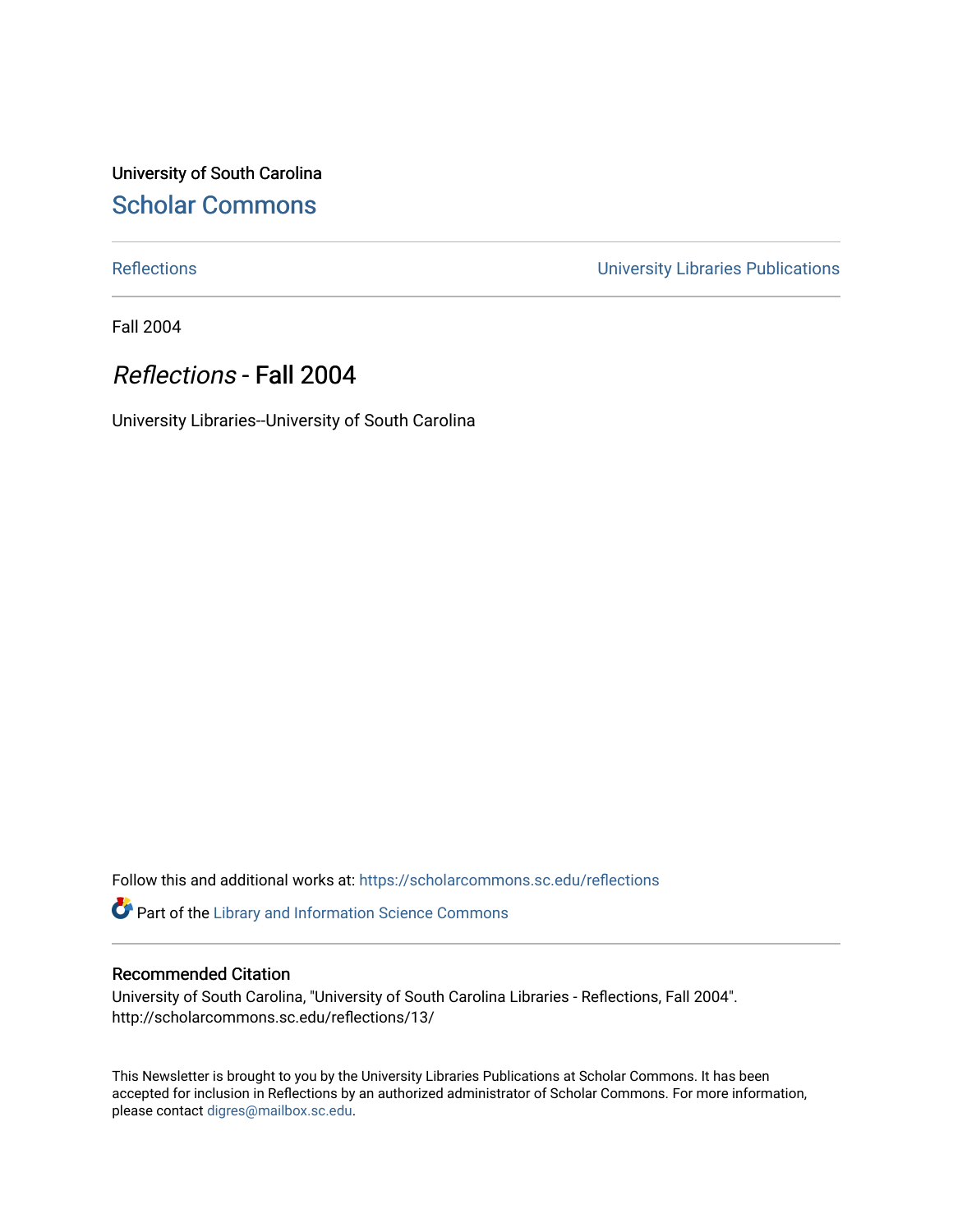

**UNIVERSITY** 

#### **LIBRARIES**

# REFLECTIONS

University of South Carolina, Columbia, S.C.

# **Libraries Receive \$2 Million Gift** for New Special Collections Wings

An anonymous gift of \$2 million has been pledged to kick off the University Libraries' fundraising campaign for expanded and enhanced special collections space. According to a recent feasibility study, the 40,000 square feet of new library space will cost about \$10 million.



Shown at a planning meeting for the special collection wings are, left to right, C. Warren Irvin III, Jeanne Hammer, Lucille Mould, and Paul Willis.

Further donations will now be sought to reach this goal.

The project's Programming Advisory Committee and library donors met in April with consultant Jeanne Hammer, budget director and coordinator of capital projects

for the University of Virginia (UVA). In May, a small group of University representatives and library supporters traveled to UVA to tour that campus' new rare books library before it opened to the public.

Dean of libraries Paul Willis and several other library staff members visited

UNC Chapel Hill in August for a detailed review of the special collections spaces and digitization operation there. During the visit, they toured the campus' three libraries, including the newly renovated undergraduate library,<br>(*continued on page 2*)

### **Thomas Cooper Library Presents Robert Burns Colloquium and Exhibit**



Dr. and Mrs. G. Ross Roy

"Robert Burns in His Time & After: A Colloquium, Exhibition and Celebration" was held at the Thomas Cooper Library August 20–21 in cooperation with the Department of English, the College of Liberal Arts, and the Thomas

Cooper Society. The event marked the 15th anniversary of the establishment of one of the library's major collections, the G. Ross Roy Collection of Robert Burns, Burnsiana & Scottish Literature, as well as the 80th birthday of the Burns scholar who built it, Professor G. Ross Roy.

#### **The Celebration**

A kilted bagpiper greeted guests arriving for the exhibition opening and reception, which featured remarks by Dr. Roy and letters of congratulation from the first minister in the Scottish Executive and from the Robert Burns World Federation. Presentations marking the event included the first set in any library outside Scotland

(continued on page 2)

### **Collection of Unique Fitzgerald Screen Plays Acquired by Thomas Cooper Library**

Thomas Cooper Library's latest major research collection was front-page news in the New York Times for April 22, 2004. The collection, the largest single cache of F. Scott Fitzgerald manuscripts ever offered for sale, comprises more than 2,000 manuscript pages of screenplays written by Fitzgerald during 1937-1938 when he worked in Hollywood for Metro-Goldwyn-Mayer.

The manuscripts show that Fitzgerald worked hard to master the medium of screen-writing, which differs greatly from the fiction-writing of his earlier career. When told of the new collection, Budd Schulberg, the last writer to have collaborated with Fitzgerald on a movie assignment, said: "Unlike all the famous Eastern writers who came to Hollywood to replenish lost fortunes and 'take the money and run,' Fitzgerald regarded the motion picture as a unique 20th-century art form that demanded as serious attention as their novels and plays."

The novelist John Jakes commented: "The acquisition is important to the teaching and study of Fitzgerald now and for decades to come. Understanding an author's process is fundamental to understanding his finished work, and that's especially true of the 'Hollywood Period,' much of which is still befogged in rumor and half-truth."

(continued on page 2)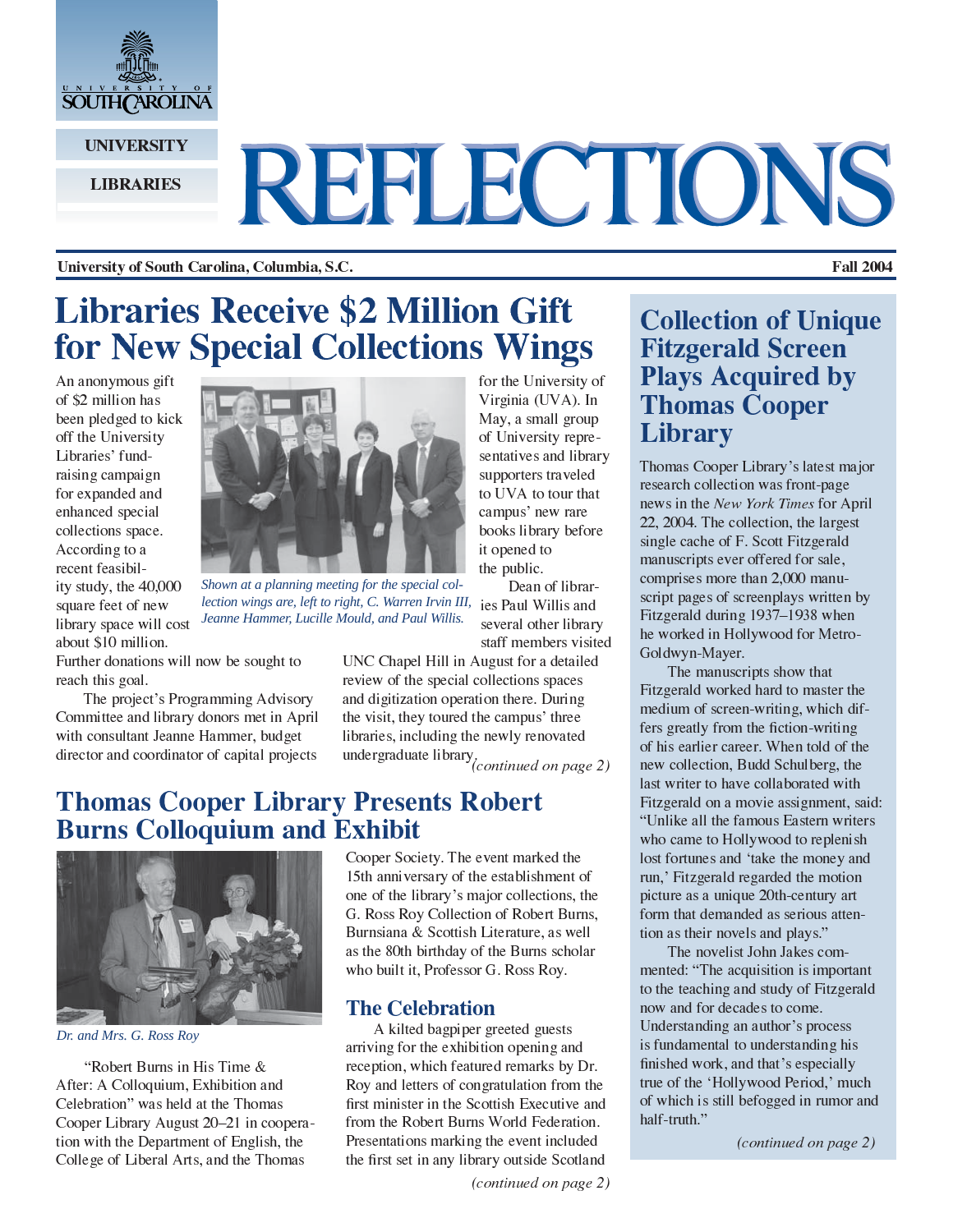### **Libraries Receive** \$2 Million Gift

 $(continued from page I)$ 

Members of the USC libraries' faculty and staff continue to study designs to ensure that the new addition will meet the growing needs of the community it serves. Architectural drawings are being reviewed and discussed by many library representatives. Library staff members are committed to enhancing the current Thomas Cooper Library while building for the future.

Members of the Project Advisory Committee, chaired by Paul Willis, are Matthew Bruccoli, Freeman Henry, C. Warren Irvin III, Lucille Mould, G. Ross Roy, Patrick Scott, Dorothy Smith, Tom McNally, C.J. Cambre, Elizabeth Sudduth, and Tucky Taylor.

Volunteers are encouraged to become more involved with this project by contacting the Department of Rare Books and Special Collections at 803-777-8154 or the Libraries' Development Office at 803-777-5564.

### **Fitzgerald Screen Plays** (continued from page 1)

The new collection, formally titled the Warner Brothers/Turner Entertainment F. Scott Fitzgerald Screenplay Archive, supports the University's Matthew J. and Arlyn Bruccoli Collection of F. Scott Fitzgerald, the most comprehensive collection of material about the author and his era in any research library. Dr. Bruccoli was instrumental in negotiating the acquisition of the manuscripts for the library. The collection was purchased for the University from private funding, including a major gift from an alumnus, support from the USC Educational and Research Foundations, and contributions from individual friends of the Bruccoli Collection.

The new collection will support research on both F. Scott Fitzgerald and motion picture history. It is the focus of a fall semester undergraduate honors course on Fitzgerald and Hollywood.

# **S.C. Legislature Approves Academic Virtual Library Initiative**

An academic virtual library for South Carolina is in the process of being created thanks to a \$2 million initiative approved by the state Legislature in April. This goal was achieved through the efforts of the librarians and administrators of the state's institutions of higher learning, the Commission on Higher Education, and the Partnership Among South Carolina Academic Libraries (PASCAL). The project will expand access to electronic information resources and will create a "universal library" of over 11 million books to help South Carolinians reach their potential in academic achievement, economic development, and personal growth.

The funds will be used to fashion an environment in which students and faculty members in all institutions of higher learning will have access to information resources regardless of location or institutional affiliation. The virtual library ultimately will comprise a core of electronic resources that includes electronic indexes, journals, reference materials, and books

and will provide access to all the printed materials from the state's academic libraries.

#### **Core Programs**

The core programs of the virtual library are:

Content Licensing/Purchasing Program-Licensing or purchase of core electronic resources focusing on key academic and research material. Selection of materials will focus on common academic needs, cost-avoidance, and coordinating with the S.C. State Library's DISCUS program. The first core titles should be available by January 2005.

Union Catalog/Portal Purchase/Materials Delivery – Providing access to the electronic resources, as well as to all the printed materials from the state's academic libraries, in an effective and cost-efficient way. The system's infrastructure for the virtual library is being built through a series of collaborations. The technical base is the procurement of a shared library system at USC, Clemson University, College of Charleston, South Carolina State  $(continued on page 5)$ 

### **Robert Burns Colloquium and Exhibit**

(continued from page 1)

of the multi-volume government-supported Distributed National Burns Project, the original score of Serge Hovey's Robert Burns Symphony (presented by Dr. Esther Hovey), an early 19th century oil portrait of Burns (presented by Jonathan Pons), and a newly discovered 1788 love letter from "Clarinda" to Burns (purchased with the support of the Thomas Cooper Society). In addition, a new endowment for Scottish literature was announced, initiated by K.D. Kennedy Jr.

Related events during the two dayprogram included: a panel on Robert Burns' letters, with Gerard Carruthers, James Mackay, and Kenneth Simpson, in tribute to Roy's standard scholarly edition of the Burns' letters (2 vols., Clarendon Press, 1985); a panel on strategies and current possibilities in collecting Burns, with Thomas Keith, Jonathan Pons, Frank R. Shaw, and K.D. Kennedy Jr., in tribute to Roy's more than 50-year engagement in building the collection at Thomas Cooper Library; a discussion session on publishing in Scottish literary and cultural studies, with Carol McGuirk, Esther Hovey, and Thorne Compton, in tribute to Roy's 40 years as editor of Studies in Scottish Literature; a visit to USC's Maxcy Press with Scott Gwara to see a Burns keepsake being printed; and the first modern showing of two newly recovered short films, The Romance of Robert Burns (1937) and the GE Theater's Robbie and His Mary (1959).

### **The Exhibit**

The Burns exhibit traced the stages and chief topics in Burns' meteoric career, from his early reading and his first book, *Poems* Chiefly in the Scottish Dialect (Kilmarnock, 1786), through his recognition by the Edinburgh literati, publication in America, friendships, publication in chapbook form, his work on Scottish songs, and the efforts of his early editors and biographers.

(continued on page 3)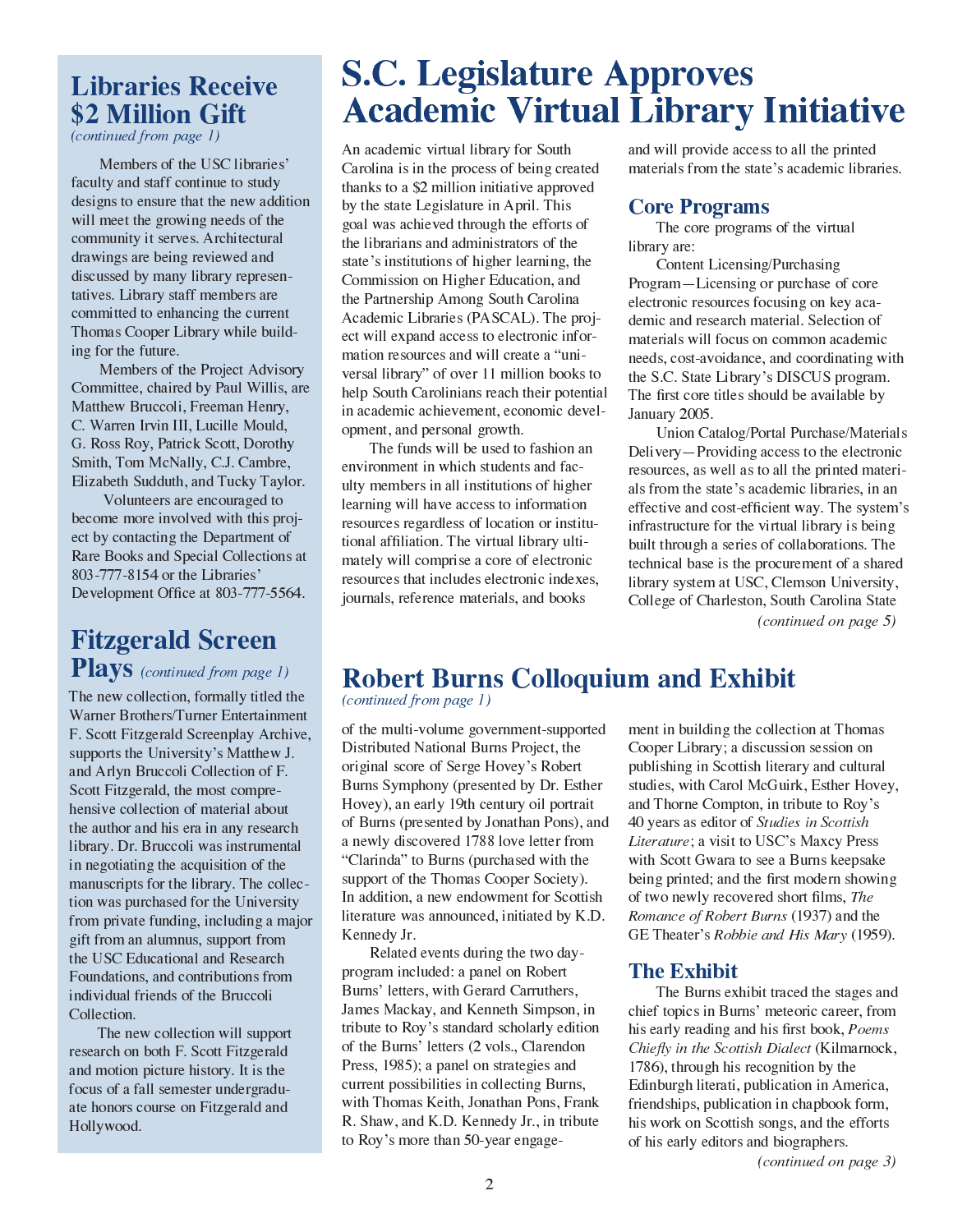# **New Look, New Links, New Library Resources**

Fall semester saw the launch of the University Libraries' new Web page, which allows patrons more convenient access to library resources and services. In addition, many new databases and indexes have been added to the libraries' store of electronic resources.

Among the new purchases and enhancements to electronic resources for the humanities, sciences, and business disciplines is the New York Times, featuring full text coverage from 1851 to 2001. This product makes it possible to read the entire newspaper page by page. All articles, advertisements, comics, editorials, graphics, maps, and photos are fully indexed, searchable, and available for download in

PDF format. They also may be e-mailed.

Also now available is the electronic version of The State. Provided by the DISCUS project from the S.C. State Library, this index offers full text coverage from 1987 to the present, with content being added daily. Although the graphics are not included, the database provides the most convenient and comprehensive index for searching The State.

The libraries' JSTOR subscription has been enhanced with the addition of 500 multidisciplinary back-issue journal titles, and TDNet, found by clicking "E-Journals," continues to be the libraries' access point for current electronic journal subscriptions. Patrons may use TDNet's

e-mail alerts to stay informed of newly published articles.

The libraries Web page (www.sc.edu/ library) provides access to all of the libraries electronic databases and features a section entitled "New Indexes" that is updated periodically.



# **University Libraries Publish Memoirs of John E. Swearingen**



Shown at the book signing for John E. Swearingen's memoir, Think Ahead, are, left to right, Mrs. Swearingen, Swearingen, Mrs. Arthur E. Holman Jr., and Mr. A. Elliott Holman III.



Think Ahead: A Memoir, by USC alumnus John E. Swearingen, was published in May by the University Libraries. A book signing and reception were held at the South Caroliniana Library honoring Swearingen and his wife, Bonnie.

Swearingen, a native of Columbia, completed a Bachelor of Science in Chemical Engineering at USC in 1938. He also holds a Master of Science degree from Carnegie-Mellon University. In his memoir, Swearingen credits his parents and their support of his educational endeavors for his success as CEO of Standard Oil in Indiana, a position he held for 34 years. During this time, Standard became prominent in the exploration, refining, and marketing of oil and gas worldwide. Over his lifetime, Swearingen has been awarded 15 honorary degrees. He is a member of the National Academy of Engineering and the National Business Hall of Fame. USC's Swearingen Engineering Center bears his name.

Swearingen's memoir is now into its second printing. Copies may be purchased at the Russell House bookstore.

### **Robert Burns Exhibit**

(continued from page 2)

Featured in the exhibit were 28 manuscript items, some loaned from Roy's personal collection, including the only known manuscript of Burns' religious satire To the Unco Guid; a letter from his work as an excise man; a proof sheet for "Tam o'Shanter"; the manuscripts for two songs; letters from Burns to "Clarinda" and the new letter from Clarinda; all the early editions of Burns' books and chapbooks, including the Kilmarnock edition of the *Poems*; a 1787 Edinburgh edition of the *Poems* annotated by Burns himself; the very rare Merry Muses of Caledonia (1799); contemporary magazines and newspapers with reviews and poems; and Burns' porridge bowl.

Later items included Frederick Douglass' article from 1846 titled "A Fugitive Slave Visits the Birthplace of Robert Burns," Henry Ward Beecher's 1859 centenary oration on Burns from the New York Times, and a newspaper report from 1914, "Bombs at Burns Cottage," about a militant suffragette attempt to destroy the cottage.

An interview with Roy, together with links to further information about the Roy Collection, may be found on the Special Collections Website www.sc.edu/library/ speoll/britlit/grr.html.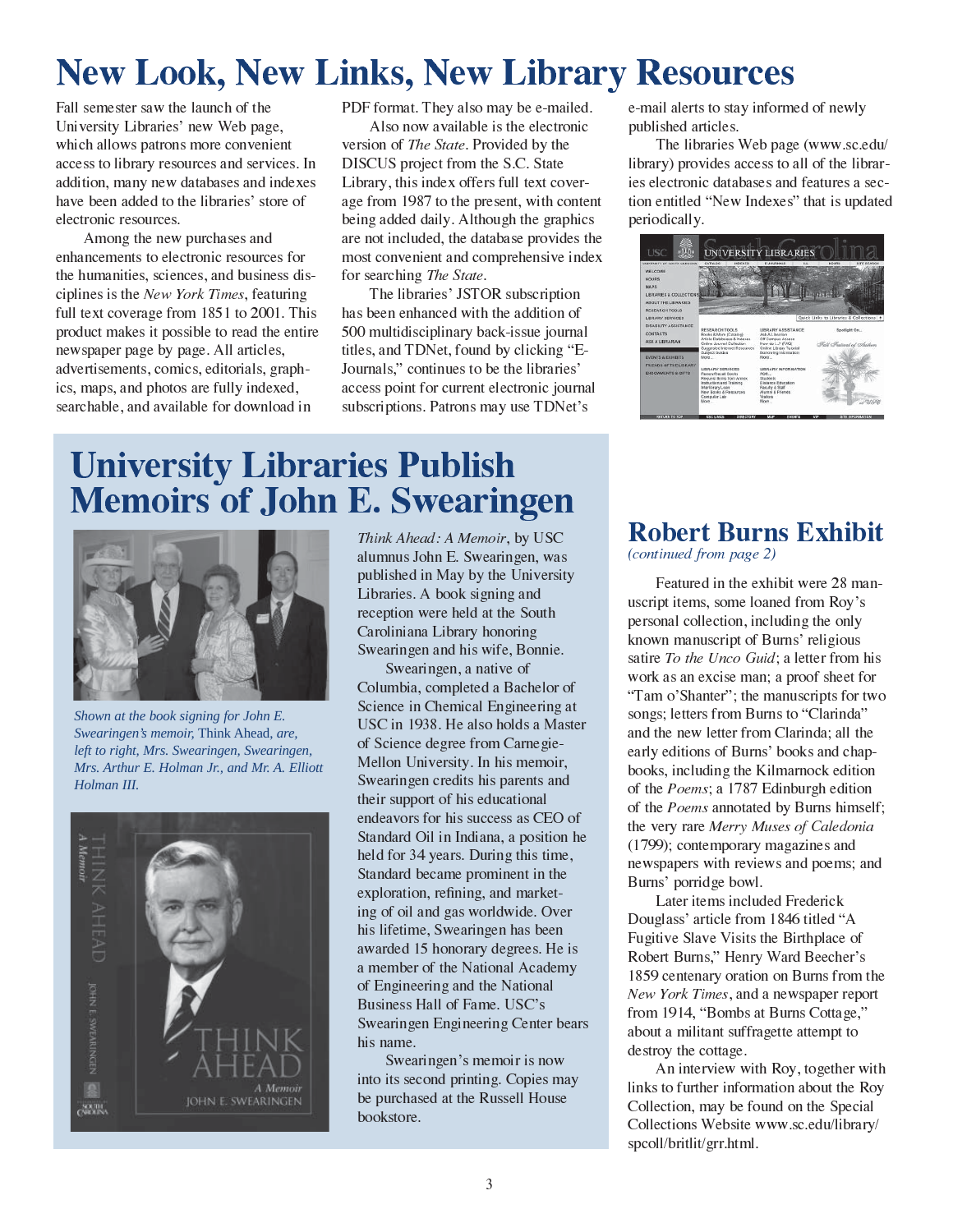# **Researchers Speak Out**

"I think you are doing a great job

■

Collections, was an invaluable guide when any obscure or particularly thorny question arose; he clearly knows the collection inside out!

col-<br>M.<br>over and<br>itad<br>itad<br>itad<br>ect on<br>ect on<br>pled were<br>als er and model in a final state of the state of the state of the state of the state of the state of the state of the state of the state of the state of the state of the state of the state of the state of the state of the sta "This summer I have also been making extensive use of the Joseph M. Bruccoli Great War Collection. I am focusing on representations of motherhood in the cover art of sheet music produced during World War I. The Bruccoli collection at TCL contains over 500 pieces of Great War sheet music and represents a priceless resource for my research."

- Dr. Frances Frame. assistant professor of English, The Citadel ■

"The collection—and the staff—of the Thomas Cooper Library have played an important role in every research project I've pursued in 30 years at USC.

and<br>ame<br>tade<br>e<br>con<br>ed<br>sity<br>rere "I have recently completed work on d<br>d<br>re<br>s A History of M for publication by Cambridge University Press in the fall of 2004. Among the indispensable sources for this study were Tunisian historical and cultural journals

that are fairly rare in this country, but to which the library subscribes and, in one case, acquired a run of back issues consid-

■

 insince iou iab din can insince e din can insince e din can insince e din can insince e din can insince e din can insince e din can insince a la din can insince a la din can insince e din can insince e din can be din can b the controller of the second terms of the second interaction of the second interaction of the second arch publical controller and the pole of the second second interaction of the second second interaction of the second sec in 1956.<br>
"At all bu a few institutions, serious<br>
"At all bu a few institutions, serious<br>
"At all bu a few institutions, serious<br>
research on non-Western topics invariably<br>
requires going beyond a library's holding<br>
requir " At a<br>"At a<br>"At a<br>"At a<br>"At a<br>"At a<br>"At a<br>"At a<br>"At a<br>"At a<br>"At a<br>"At a<br>"At a<br>"And a<br>"Now I wery able ILL staff"<br>"During t<br>"Departme received in Thomas (<br>Departme by beetles. Water Been and B water Been and B water Been a bly mess of the second relationships are the second the second of the second of the second of the second of the second of the second of the second of the second of the second of the second of the second of the second of th Frameword School<br>Trany's holdings<br>could not carry<br>without the<br>sesistance of the<br>Library."<br>This, professor<br>ment of History<br>ment of History<br>,<br>,<br>I have mumiple are elibrary Loan<br>ng my research<br>Carolina<br>bataining criti-<br>eld tw and the carry<br>the soft the carry<br>the soft the of the carry<br>he soft thistory<br>History<br>Loan<br>search criti-<br>chive e."<br>Ceigler<br>chive e."<br>Ceigler<br>chive the chive he soft the chive he soft the binds<br>19.<br>The soft the binds of the b and the controller of the state of the state of the state of the state of the state of the controller and the controller and the state of the state of the state of the state of the state of the state of the state of the st arvaline<br>ary."<br>profe:<br>of His<br>ve<br>of His<br>ve<br>of His<br>ve<br>comparable."<br>comparable."<br>C. Cei<br>and a and both m w puble."<br>C. Cei<br>and at and at **Orle**<br>Archi<br>seph nat the decisor of Ne<br>with 1919.<br>sof Ne<br>with 1919.<br>sof Ne<br>with 1919.<br>so Princessing, Derkins, profer<br>Perkins, profer<br>Perkins, profer<br>artment of His<br>ars, I have<br>from the<br>Interlibrary Lo<br>cting my resea<br>uth Carolina and<br>index to boo<br>Carolina and<br>arise ished who boo<br>Carolina and<br>arise in the prope  $\zeta$ <br> $\zeta$ <br> $\zeta$ <br> $\zeta$ <br> $\zeta$ <br> $\zeta$ <br> $\zeta$ <br> $\zeta$ <br> $\zeta$ USC Department of<br>
t eight years, I have<br>
t eight years, I have<br>
able help from the<br>
r Library Interlibrar<br>
ile conducting my r<br>
ics of South Carolin<br>
ieir help in obtainin<br>
of South Carolina, b<br>
of South Carolina, b<br>
f So L<br>h<br>k-<br>ii-<br>er, or The library<br>
in the library<br>
my rearoling<br>
aining<br>
aining<br>
aining<br>
divideo and and and promosib<br>
met C. and and promosible<br>
and and and and and and and and all<br>
collects ons,<br>
collects ons,<br>
76) of<br>
18–19<br>
ides once with a erlibra<br>g my<br>Caroli<br>btainir<br>ed twc<br>btainired twc<br>rolina, 1<br>olina, 1<br>olina, 1<br>olina, 1<br>olina, 1<br>olina, 1<br>olina, 1<br>olina, 1<br>olina, 1<br>olina in possi<br>anet C<br>cher a<br>colle colle colle solina is sons<br>ack B<br>976) of 918-1<br>olina is rch ti-ks, ork gle the development of the second weak is a second of the second control of the second weak is a second of the second second to the second second second second second second second second second second secon Ground Beetles of South Carolina and<br>Water Beetles of South Carolina, both

**USC Acquires World War I Archive** 

The Samuel Blo<br>has recently bee.<br>M. Bruccoli Gre<br>Thomas Cooper<br>was donated by<br>Dr. Robert Bloo<br>of New York.<br>Samuel Bloo<br>York served in the Collection is<br>family during an<br>service in Franc<br>City College, dia<br>from his period Un seph<br>n at the<br>lection<br>ns,<br>allection<br>of New<br>of New<br>nf iter his<br>fter his<br>ends at<br>at the sends at<br>at the mempo-<br>of the<br>the the when<br>the displane of the<br>the the composite in the composite in the composite in the composite in t represented to a set of N<br>n at the decide s,<br>Sloor of N<br>1919 s of with the neds is, iterative that the mediate s are the top of the t Fraction<br>Inction<br>S. Bloom<br>of New<br>1919.<br>S. of<br>with his<br>fter his<br>at the antempo-<br>of the<br>t<br>t com/ - a evhistat ns book and the social control of the social control of the social control of the social control of the social control of the social control of the social control of the social control of the social control of  $B(c)$  of  $-19$  escovering the set of  $\frac{1}{10}$  at of  $\frac{1}{10}$  at bloom Nev<br>9. his at<br>empc<br>e / II Bl<br>d in<br>ion<br>mg a<br>France, d<br>France, dof Nook<br>rript<br>wail<br>u/lit<br>l. Samuel Blo<br>
Samuel Blo<br>
collection in<br>
uel Bloom's<br>
ly during an<br>
ce in France<br>
College, dia<br>
his period<br>
versity of Me<br>
guidebooks<br>
A descriptic<br>
ve is availa<br>
v.sc.edu/libr<br>
m.html. 919.<br>of ith his<br>of ith his<br>r his<br>ds at<br>items<br>the empo-<br>the<br>pom/ e collection includes both sides of<br>e collection includes both sides of<br>muel Bloom's correspondence with h<br>nily during and immediately after his<br>vice in France, letters from friends at<br>y College, diaries, photographs, item the distribution of the distribution of the control of the control of the control of the control of the control of the control of the control of the control of the control of the control of the control of the control of th Samuel Blo<br>Family durin<br>Service in F<br>City Colleg<br>From his per<br>University cary guidebo<br>A descrachive is a<br>www.sc.edu<br>Bloom.html ately after his<br>tographs, items<br>r study at the<br>and contempo-<br>sic list of the<br>Web at<br>list/bloom/ service in France, letters from friends at<br>Service in France, letters from friends at<br>City College, diaries, photographs, items<br>from his period of postwar study at the<br>University of Montpelier, and contempo<br>rary guidebooks Frame the state of the state of the Veb at the Veb at the Veb at the Veb at the Veb and the Veb at the Veb and the Veb and the vertical vehicles of the state of the state of the state of the state of the state of the state South Carolina<br>
South Carolina<br>
elp in obtaining criti-<br>
published two books,<br> *uth Carolina and*<br> *th Carolina*, both<br>
iversity, and am work<br>
ut such help my publi-<br>
ve been possible."<br>
- Janet C. Ceigler<br>
researcher and f So<br>elp i pub<br>*outh (Cerpub)*<br>*outh (Cerpub)*<br>*s* respective of the contrary.<br>Blood Var (189)<br>Marrary.<br>Blood Var (189)<br>MEF the self despective of the self of the self of the self of the self of the self of the self of the ing co botan<br>
ing co botan<br>
ing co botan<br>
ing sible<br>
ing sible<br>
ing sible<br>
ing sible<br>
of Natural Sanction<br>
ing the signal of Natural Sanction<br>
ing the signal Sanction<br>
ing the signal Sanction<br>
internals<br>
internals<br>
interna ed two books<br>rolina and<br>plina, both<br>olina, both<br>olina, both<br>ing my pub<br>ing met C. Ceigle<br>cher and auth<br>cher and auth<br>oling the Joseph<br>ection at the<br>effection at the<br>effection at the<br>effection at the<br>ing sons,<br>lack Bloom<br>97 vork<br>whistless of the control of the control of the control of the control of the control of the control of the control of the control of the control of the control of the control of the control of the control of the contr Water Beetles of South Carolina, bothrough Clemson University, and an<br>
ing on a third. Without such help my<br>
cations would not have been possible<br>
researcher and<br>
researcher and<br>
researcher and<br> **USC Acquires Woll**<br> **War I**  bli-ler,<br>hor<br>ce we been possible."<br>
- Janet C. Ceigler,<br>
- Janet C. Ceigler,<br>
researcher and author<br> **ires World**<br>
Mive<br>
World War I Archive<br>
led to the Joseph<br>
far Collection at the<br>
ary. The collection<br>
Bloom's sons,<br>
d Mr. Jack Bloom<br> Fractionary<br>
The C. Cei<br>
The C. Cei<br>
The C. Cei<br>
The Cei<br>
Supplement of Ne<br>
Supplement<br>
Supplement<br>
Supplement<br>
Supplement<br>
Supplement<br>
Supplement<br>
Supplement<br>
Supplement<br>
Supplement<br>
Supplement<br>
Supplement<br>
Supplement<br>
Su earcher and author<br>earcher and author<br>**SECONCICE**<br>of the Joseph<br>Collection at the<br>The collection at the<br>The collection<br>m's sons,<br>r. Jack Bloom<br>n 1918–1919.<br>oth sides of<br>ondence with his<br>liately after his<br>from friends at<br>to

study at the<br>study at the<br>nd contempo-<br>list of the<br>Web at<br>ist/bloom/ the transposition<br>d basic list of the<br>n the Web at<br>pcoll/hist/bloom/ ----<br>ptio<br>ilal<br>ibra  $\frac{1}{2}$ proll/hist/block<br>proll/hist/block



*Volunteers who spent a morning inspecting reels of film from USC's Movietone Newsfilm collection include, front row, Andrew Murdoch, Ben Singleton, Debbie Yerkes, and Matt*  Sefick; second row, Judy Hall, FLIP (the Film Library Inspection Project mascot), and *Greg Wilsbacher; back row, Karen McMullen, Jeff Berg, Stan Lollis, and Scott Allen. The fi lm reels are housed in underground bunkers at Ft. Jackson.*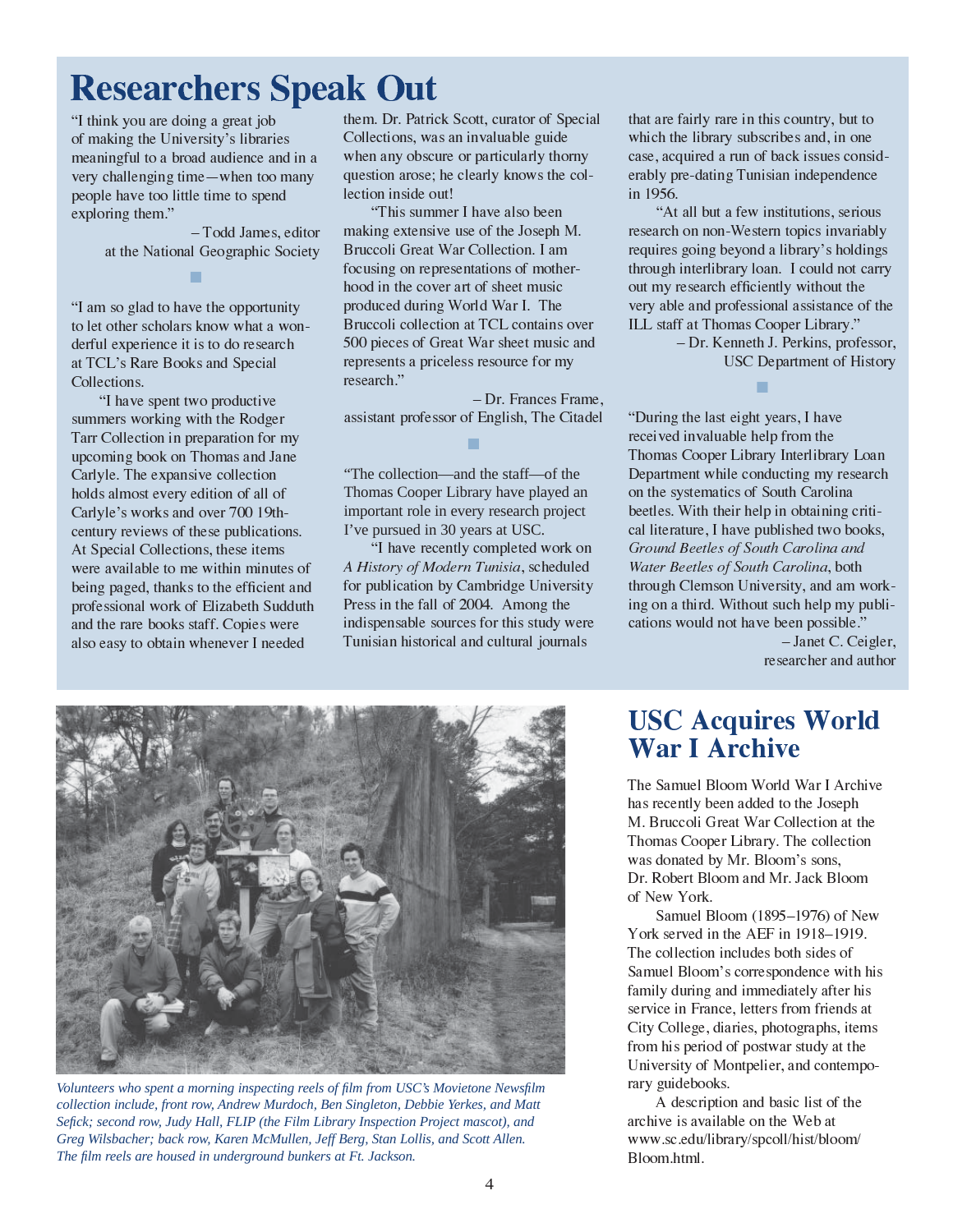### **Academic Virtual Library Initiative**

(continued from page 2)

University, Francis Marion University, The Citadel, Florence-Darlington Technical College, and Aiken Technical College. The institutions will contribute roughly \$1.5 million to the development of this system in fiscal year 2004–05. The Request for Proposal requires that the vendor also supply the capability to support research and delivery connections to the technical college system and the state's other public and independent four-year and research institutions. A portion of the state funding will be used to make these connections.

South Carolina Digital Library Initiative — Expanding access to historical, cultural, and educational resources through collaboration and digitization. These resources, located in the institutions' archives, will be digitized and made available to all the citizens of the state. Federal LSTA money supplied by the S.C. State Library was used to fund planning, including preliminary forums held last summer to acquaint librarians with the possibilities of a statewide digital library. In addition, federal LSTA funding has been made available by the S.C. State Library for planning and a pilot project into fiscal year 2005-06.



PASCAL, which was formed in 2001, is a consortium of 56 public and private academic libraries and is dedicated to improving information resources, access, and services at each institution's library. The PASCAL Web site (http://pascal.tcl. sc.edu) contains information about programs, links to members and partners, bylaws, and a mission statement.

For more information about PASCAL and the virtual academic library, please contact Rick Moul at 803-777-1327.

# **The Donna I. Sorensen Endowment: Southern Women in the Arts**



Donna I. Sorensen

Donna Ingemie Sorensen came to USC in 2002 when her husband, Dr. Andrew A. Sorensen, became the University's 27th president. Mrs. Sorensen holds a baccalaureate degree in chemistry from Wheaton College and master's degrees from Cornell University (nutrition) and Wesleyan University (chemistry).

Mrs. Sorensen served on the South Carolina Department of Education Task Force on Nutrition and Health in Our Youth, is president of the Board of Directors of the Girl Scout Council of the Congaree Area, and serves on the boards of the South Carolina Arts Foundation, the Cultural Council of Richland and Lexington Counties, and Associated Marine Institutes.

She is also a member of the Board of Directors of the Thomas Cooper Society, support group for the Thomas Cooper Library.

Mrs. Sorensen's volunteer efforts have included working with children and young adults: Success by Six and Big Brothers Big Sisters, as well as AIDS outreach and the Easter Seals Society.

Dr. and Mrs. Sorensen have two sons, Aaron and Benjamin, a daughter-in-law, Cesarina, and one grandson, Arturo.



#### **The Endowment**

The Donna I. Sorensen Endowment: Southern Women in the Arts supports library acquisitions pertaining to Southern women in the arts, including fine arts (such as painting, drawing, and sculpture), music, literature, performing arts (such as drama, music performance and dance), and the decorative arts.

Because of its broad spectrum, the endowment provides research materials to students and faculty in many disciplines and at all levels of study. Materials made available through the endowment will be of particular value to scholars interested in women's studies, Southern studies, music, art history, and literature.

The endowment will serve to enhance the University's other unique collections about Southern women and will assist the library in developing a collection to document women's

contributions to the South and the nation. Materials will be acquired in all formats and will be housed in the Thomas Cooper Library, the South Caroliniana Library, and other libraries on campus as is deemed appropriate.

The endowment was established in 2004 by President Andrew A. Sorensen in honor of his wife.

Additional contributions are encouraged as this endowment will impact such a wide variety of areas while paying tribute to a remarkable woman. Please contact the Libraries Office of Development at 803-777-3142 or carrollp@gwm.sc.edu.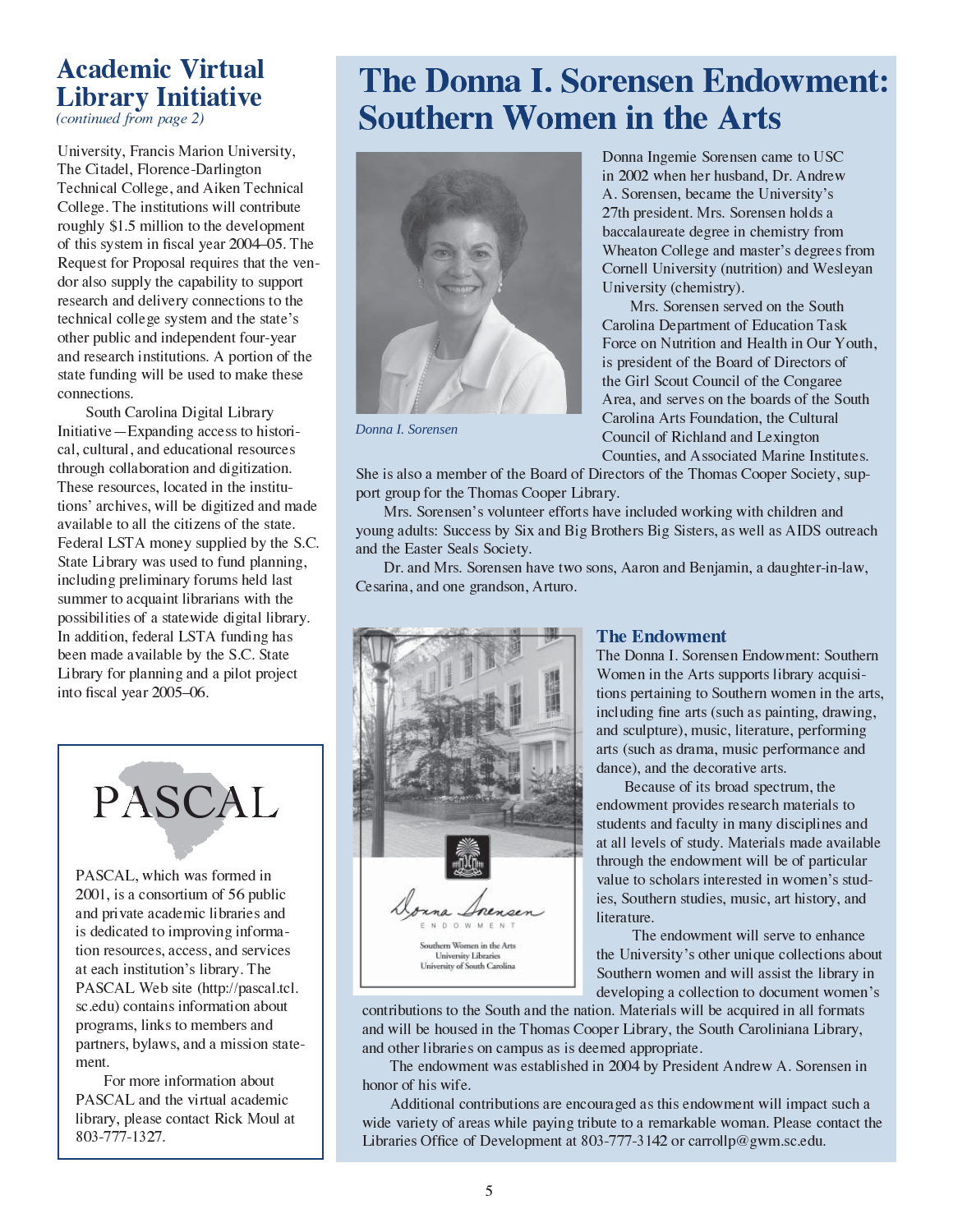### **University Libraries Commission Portrait of George Terry**

A portrait of George D. Terry, vice provost and dean of the USC libraries from 1991 to 2001, has been commissioned by the University Libraries. The portrait, which will be painted by USC alumnus and prominent Columbia artist Larry Lebby, will hang in the Thomas Cooper Library.

During his tenure, Terry was instrumental is facilitating the acquisition for the libraries of many notable special collections materials. Among these are the G. Ross Roy Collection of Robert Burns, Burnsiana, & Scottish Literature; the Matthew J. and Arlyn Bruccoli Collection of F. Scott Fitzgerald; the Speiser and Easterling-Hallman Foundation Collection of Ernest Hemingway; the Kohn-Hennig Library; the C. Warren Irvin, Jr. Collection of Charles Darwin and Darwiniana; the Augusta Baker Collection of African-American Children's Literature and Folklore; and the Henry W. Kendall Collection of the Papers of Henry Laurens.

Lebby, who received both undergraduate and graduate degrees in art from USC, has had exhibitions in such prestigious venues as the High Museum in Atlanta, the Smithsonian Institution, and the Vatican. He will execute the Terry portrait in a technique called dry-brush watercolor. This technique, which Lebby has perfected in many previous portraits and other works of art, gives the finished painting a lightness and buoyancy not often found in formal portraits.

According to Paul A. Willis, dean of libraries, the Terry portrait will be paid for with private funds. Persons wishing to contribute to the cost of the portrait may send checks made payable to USC to the Dean's Office, Thomas Cooper Library, with a notation that they are for the portrait. For more information, please call 803-777-6212.

Allen Stokes, who

### **In Memoriam: Erwin Lester Inabinett, 1926–2004**

Erwin Lester "Les" Inabinett, director of the South Caroliniana Library from 1958 to 1983, died April 26, 2004, at the age of 78.

Inabinett was the library's second director, following in the footsteps of his mentor and the library's founder, Dr. Robert L. Meriwether. He worked as assistant director of the library from 1950 to 1958

and also on the staff of the Papers of John C. Calhoun project. During Inabinett's years as head of the library, many important additions were made to the manuscripts collection, including the papers of Williams-Chesnut-Manning, James H. Thornwell, Milledge Luke Bonham, Francis Lieber, John Shaw Billings, Hammond-Bryan-Cumming, James Glen, David R. Coker, and the Hampton family. Equally significant strides were made toward building the book, pamphlet, map, music, and visual images collections.



Erwin Lester Inabinett, 1926–2004 collections came to the library

that are often cited by the scholars who used these collections and published major works in Southern history in the 1960s and '70s. Les was never too busy for a bit of advice on a collection, and his detailed knowledge of South Carolina's history and geography was amazing."

Inabinett was a native of Charleston County and a naval veteran of World War II. He held a B.A. in History from Pepperdine University and completed course work toward a Ph.D. in History at USC.

## **Virtually Speaking!**

A new service called Virtual Reference Services (VRS) is now available from the Thomas Cooper Library. With the use of cutting edge technology, librarians can now assist patrons individually on the Web. VRS is similar to the chat rooms and discussion boards with which many students are familiar.

Using this technology, a patron will be able to not only chat with a librarian online but also co-browse with them. Co-browsing allows librarians to show users how to search within catalogs and databases rather than just telling them how to search. Also, librarians can demonstrate proper search strategies, point out important parts of a record, suggest Web pages, and even use PowerPoint presentations. All of these features are visible to the both the librarian and the patron.

VRS also provides easier access to research assistance for patrons with disabilities such as hearing loss or physical limitations.

VRS can best be accessed through Internet Explorer. From the libraries' homepage, www.sc.edu/library/, the user should click on "Ask a Librarian" and then "Online." A form will appear for the user to fill in ID information and to type in a question.

For more information, please contact Joshua Garris at jbgarris@gwm. sc.edu or call the TCL reference desk at 803-777-4866.

### **Upcoming Exhibits**

October 29–November 30. "USC and the Great Depression," SCL lobby

October 15–December 31, "Phrenology: A 19th Century Theory of Character and the Brain," TCL, Main level exhibit area

December 1-January 15, 2005, "Christmas Cards from Modern **Political Collections: Lindsey** Graham," SCL lobby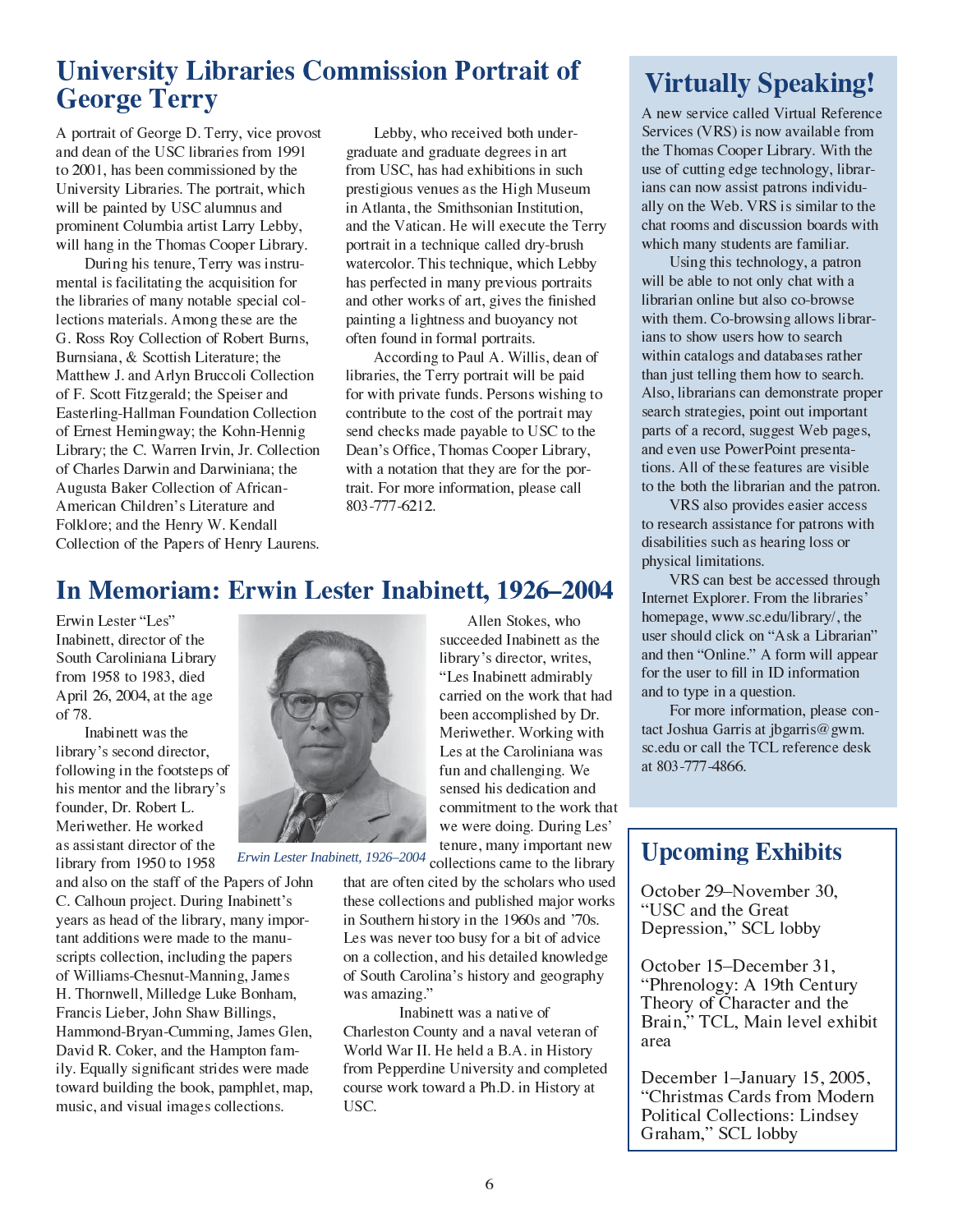### **News Briefs**

The Thomas Cooper Library's Literary Festival endowment and the Thomas Cooper Society supported a reception on October 20 honoring the writers who participated in USC's Fall Festival of Authors. The library also sponsored a book reading and question and answer session with award-winning author Susan Vreeland. Vreeland's major works include Girl in Hyacinth Blue, The Passion of Artemisia, and *The Forest Lover*.

Jan Cambre has been approved for membership in the Academy of Health Information Professionals (AHIP) at the distinguished level. AHIP is the Medical Library Association's peer-reviewed professional development and career recognition credentialing program.

■

AHIP promotes lifelong learning and exemplary professional performance by recognizing achievements in continuing education, teaching, publishing, research education, wavning, publishing, research,<br>and other contributions to the profession.

■

Andrew Murdoch, of the Newsfilm<br>Like 2004 D. a. Library, received the 2004 Dan & Kathy Leab Award from the Association of Moving Image Archivists. The award recognizes significant contributions of an individual to an archive and to the profession as a whole.

A program featuring a newly published limited-edition series of etchings illustrating William Faulkner's novel The Sound and the Fury was held at the Thomas

■

Cooper Library September 23.<br>The program included an ai

The program included an exhibition of the etchings created by USC emeritus professor of art Boyd Saunders and three<br>talks pertaining to the novel and the etch talks pertaining to the novel and the etchings. Dr. Paul Ragan of the Hammond<br>School, who wrote the introduction to School, who wrote the introduction to the new publication, spoke about the sig-<br> $\frac{1}{2}$ nificance of the scenes from the novel that were chosen for illustration. The artist told about his approach to the project and the techniques he used in creating the etchings. James B. Meriwether, for many years<br>MeLintock Professor of Southern Letters McLintock Professor of Southern Letters at USC, spoke about Faulkner's prefaces to the novel's various editions, which are published in Meriwether's collection Faulkner's<br>Essays, Speeches, and Public Letters L∋∍<br>∠n ays, Speeches, and Public Letters<br>ndom House, 2004) (Random House, 2004).

Dr. David E. Shulenburger, provost at the<br>University of Kansas, presented a lecture University of Kansas, presented a lecture and PowerPoint presentation at USC on October 7 titled "Creating Improved Access"<br>to Scholarshin " to Scholarship."<br>The present

■

The presentation was sponsored by the Faculty Senate Library Committee and the University Libraries.

Shulenburger is a nationally recognized authority on the economics of scholarly communication. He has written numerous articles and given many presentations on the reform of scholarly communication and academic accreditation.

An exhibit titled "Evidence of Things Not<br>Seen: Civil Bights Collections at USC" wa Seen: Civil Rights Collections at USC" was<br>on display at the South Caroliniana Library on display at the South Caroliniana Library

■

from September 20 through October 31.<br>The exhibit commemorated the 50th

The exhibit commemorated the 50th<br>versary of the *Briggs y. Elliott* court anniversary of the *Briggs* v. *Elliott* court case and featured many items reflecting the<br>civil rights struggle in South Carolina civil rights struggle in South Carolina.

Cosponsors of the exhibit were the South Caroliniana Library and the African American Studies Program.

■

Bill Sudduth, head of the TCL department<br>of documents, microforms, and newspa of documents, microforms, and newspapers, has been named to a three-year term as a member of the federal Depository Library Council, beginning in October 2004.

The Music Library has recently acquired a Clarophonic Gramophone, probably from<br>the 1920s or early 1930s, and an Edison the 1920s or early 1930s, and an Edison<br>Cylinder Player from the first decade of the Cylinder Player from the first decade of the<br>20th 20th century.

■

These players are important to the library's mission in two ways. First, they help to raise awareness of the processes involved in earlier recorded technologies, and, second, they help demonstrate the effect these technologies had on the dissemination and performance of the music recorded.

The Clarophonic Gramophone was<br>hased with funds from the Dorothy purchased with funds from the Dorothy K. Payne Library Endowment, and the Edison<br>Cylinder Player was acquired through other Cylinder Player was acquired through other<br>Weblate of the state of the Search of the Search of the Search of the Search of the Search of the Search of the Search of the Search of the Search of the Search of the Search of t library funds.

# **New Faces**



*Kate Boyd Digital Activities Librarian Thomas Cooper Library*



*Karen Brown Reference Librarian Thomas Cooper Library*



*Rebecca Gettys Reference Librarian Thomas Cooper Library*



*Adam Shambaugh Assistant Head Elliott White Springs Business Library*



*Craig Keeney Cataloger South Caroliniana Library*